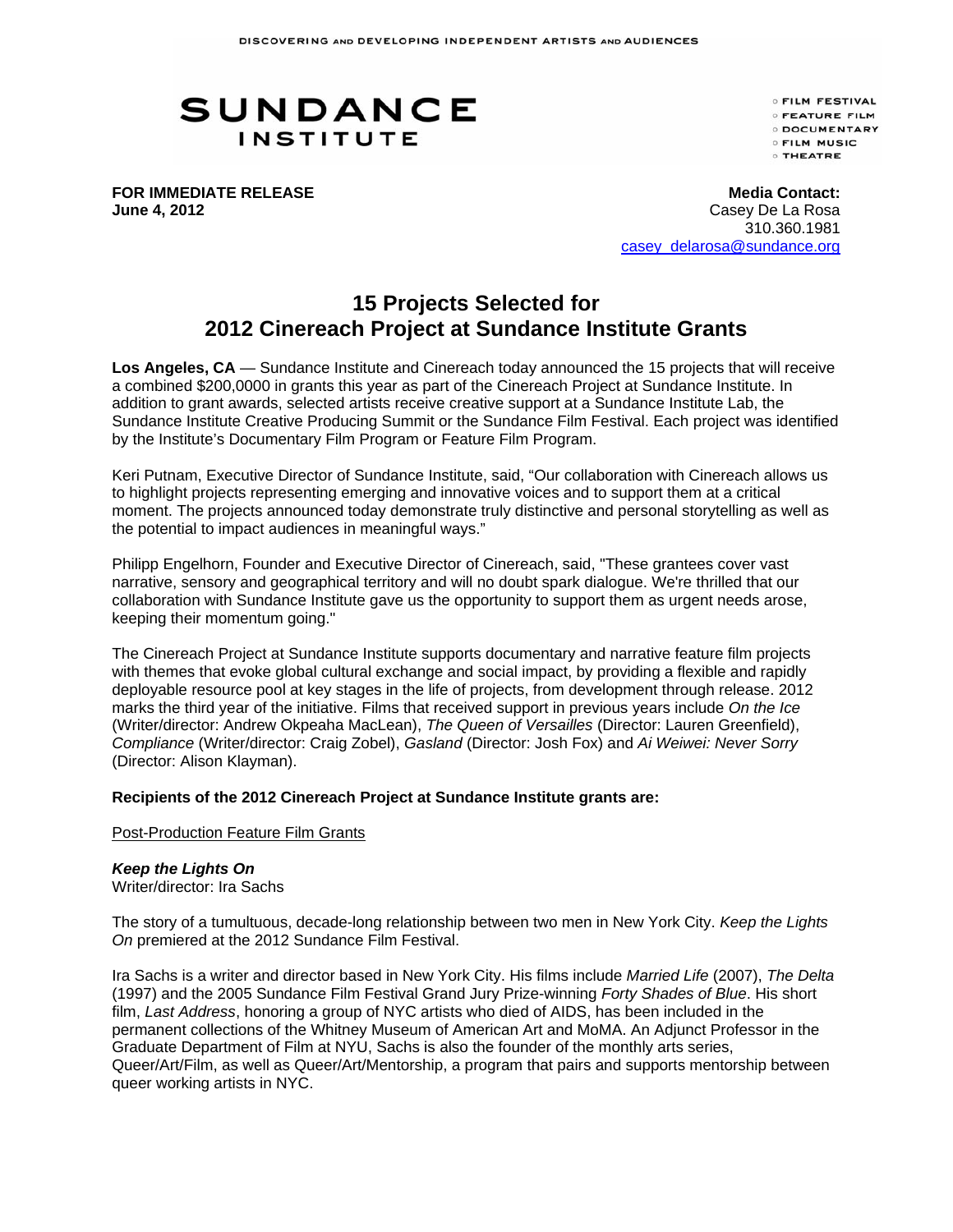## *Ma George*

Co-writer/director: Andrew Dosunmu Co-writer: Darci Picoult

Torn between her African culture and new life in America, a woman struggles to please her husband and give him the son that will carry on his family's legacy.

Andrew Dosunmu is based in New York and Lagos, Nigeria. Raised and educated in Nigeria, Dosunmu began his career as a design assistant at Yves Saint Laurent and subsequently became a Creative Director and fashion photographer. Dosunmu's first narrative feature, *Restless City*, premiered at the 2011 Sundance Film Festival. His award-winning documentary *Hot Irons* (1999) won best documentary at FESPACO and the Reel Award at Toronto. Dosunmu has also directed episodes of the widely acclaimed South African TV series "Yizo, Yizo" and directed music videos, including for Isaac Hayes, Angie Stone, Common, Wyclef Jean and Talib Kweli.

#### *Fill the Void*

Writer/director: Rama Burshtein

*Fill the Void* is a love story that takes place in the Jewish Hassidic world; a society with strict codes and guidelines for love. Shira must decide between following her heart and fulfilling her duty to her beloved deceased sister.

Rama Burshtein was born in New York in 1967. She graduated from the Sam Spiegel Film and Television School, Jerusalem in 1994. During those years Rama became deeply religious and upon her graduation she dedicated herself to promoting film as a tool for self expression in the orthodox community. Rama wrote, directed and produced films for the orthodox community, some of them for women only. She also taught directing and scriptwriting in various film and television institutions within the orthodox community, including Ma'ale Film School, Yad Benjamin Film School for Woman and Ulpena Arts School, Jerusalem.

#### *I Am Not A Hipster*

Writer/director: Destin Daniel Cretton

A young singer-songwriter in San Diego with a growing local following wanders through his apathetic life. When his dad and three sisters show up to spread his mother's ashes, he's reminded of the part of himself he left back in Ohio and is forced to deal with the person he's become. *I Am Not A Hipster* features original song performances and premiered at the 2012 Sundance Film Festival.

Destin Daniel Cretton's fourth short film, *Short Term 12*, won the Jury Prize at the 2009 Sundance Film Festival. He wrote a feature screenplay of the same title and was one of five to win a 2010 Nicholl Screenwriting Fellowship from the Academy of Motion Picture Arts and Sciences. *I Am Not A Hipster* is Destin's feature film directorial debut.

#### *An Oversimplification of Her Beauty*

Writer/director: Terence Nance

A quixotic artist hypothesizes about why he feels bad when a mystery girl stands him up. The event prompts him to ask: what's the content of a momentary feeling? The film premiered at the 2012 Sundance Film Festival.

Terence Nance is an artist born and raised in Dallas, Texas. He comes from a family of actors, photographers and musicians. Terence began drawing, acting, and writing music as a young child sitting in on his mother's play rehearsals and his uncles' studio sessions. He studied visual art at NYU, and his art-making practice includes mixed-media installation, music, performance and film. Terence currently resides in Bed Stuy, Brooklyn along with the rest of The Swarm.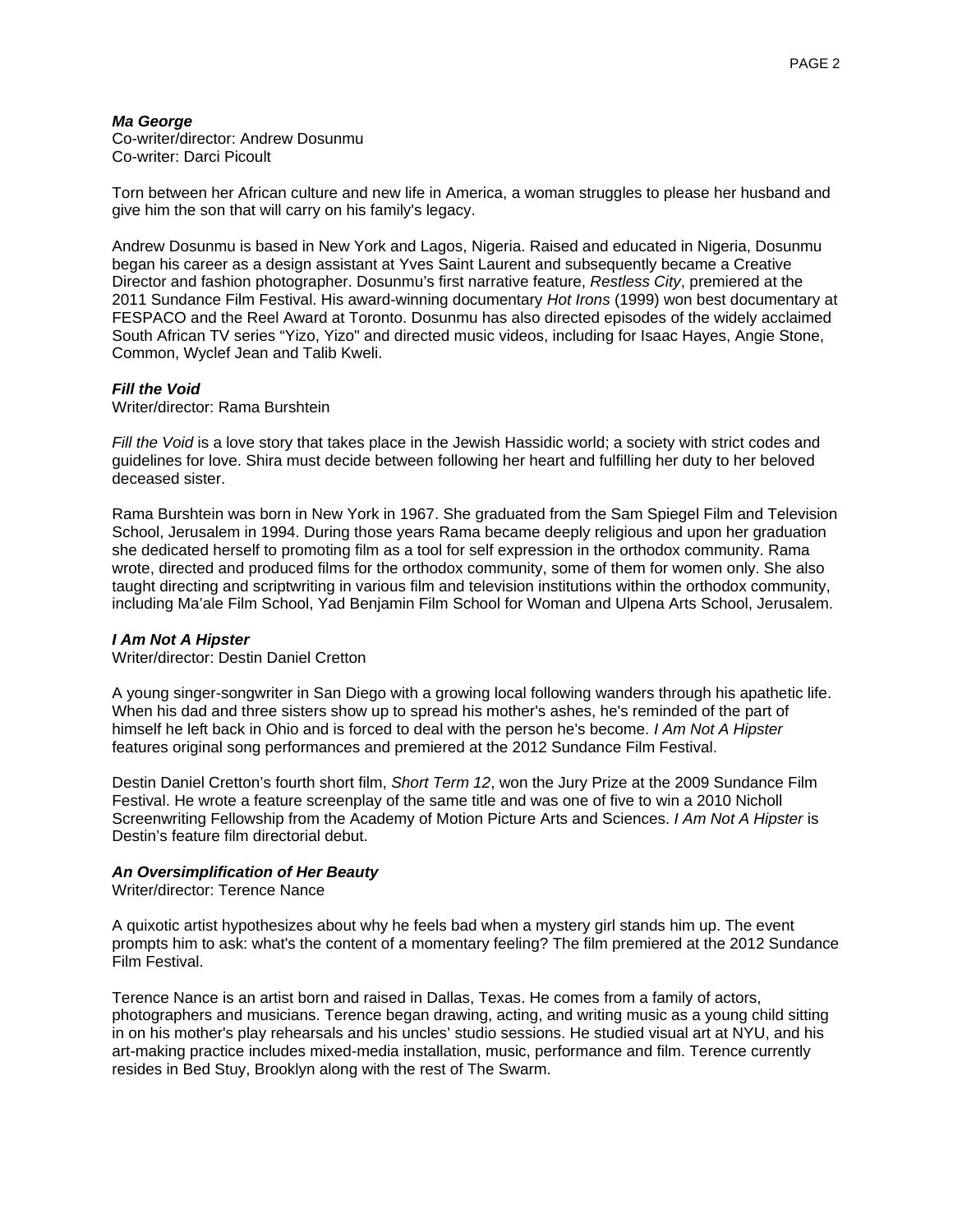# Development Feature Film Grants

#### *After the Wedding*

Writer/director: Ioana Uricaru

Mara, a Romanian immigrant with a young son, soon discovers her recent marriage to an American is not enough to secure their place in the country. As she learns more about the system, an unfamiliar culture and her husband, she must decide how far she will go to preserve her new family.

Ioana Uricaru was born and raised in Romania, relocating to Los Angeles in 2001. She co-directed the Romanian omnibus *Tales From the Golden Age* (Official Selection, 2009 Cannes Film Festival) and her short film *Stopover* premiered at the 2011 Sundance Film Festival. In addition to *After the Wedding*, Uricaru is currently developing the feature *Paperclip*, which was a recipient of the 2011 Sundance Institute/Sloan Commissioning Grant.

#### *Io*

Co-writer/director: Clay Jeter Co-writer: Charles Spano Co-writer: Will Basanta

Sam, a teenaged girl, is one of the last people on a post-cataclysmic Earth. With the final shuttle scheduled to leave the planet, she must decide whether to journey to the launch point and join the rest of humanity, or remain on Earth, a castaway in the only home she has ever known.

Clay Jeter grew up in Tennessee converting abandoned houses into skateparks and organizing extremely dangerous firework-battles in the outskirts of his neighborhood. After working as a freelance director and cinematographer for a few years in Los Angeles, Jeter returned home to the family tobacco farm in Western Kentucky to direct his first narrative feature film. *Jess + Moss* premiered at the 2011 Sundance Film Festival and went on to screen at the Berlinale, among numerous other film festivals.

Will Basanta became interested in visual media at an early age and has worked as a writer, producer, and cinematographer on numerous projects of all types. In 2008, he shot *Bouncing Cats*, a feature documentary about break-dancing in Uganda. His first narrative feature, *Jess + Moss*, premiered at the 2011 Sundance Film Festival. Last year he spent three months in New Delhi shooting and producing *Tomorrow We Disappear*, a feature documentary exploring a colony of dislocated Indian magicians.

Charles Spano considers himself a student of the Werner Herzog school of "rogue filmmaking" – an expert at guerrilla tactics, renegade budgeting, and filming in adverse conditions. Spano has studied anthropology, hiked throughout California and the Northeast, bicycled the cobblestone roads of France, backpacked Nicaragua, filmed breakdancers in Uganda, directed in a bulletproof vest (when necessary) and circumnavigated the globe. He lives in New York City.

# *Ajax*

Writer/director: Carson Mell

A band of alcoholic men adrift in outer space become at odds with one another after taking aboard a young woman refugee and discovering the purpose of their mysterious mission.

An Arizona native, Carson Mell moved to Los Angeles in 2002 to write and make films. Since then, several of his short films, including *Chonto* and *Field Notes from Dimension X*, have screened at the Sundance Film Festival. His short fiction has been published in McSweeney's Quarterly Concern and Electric Literature, and his first novel, Saguaro, is available at carsonmell.com.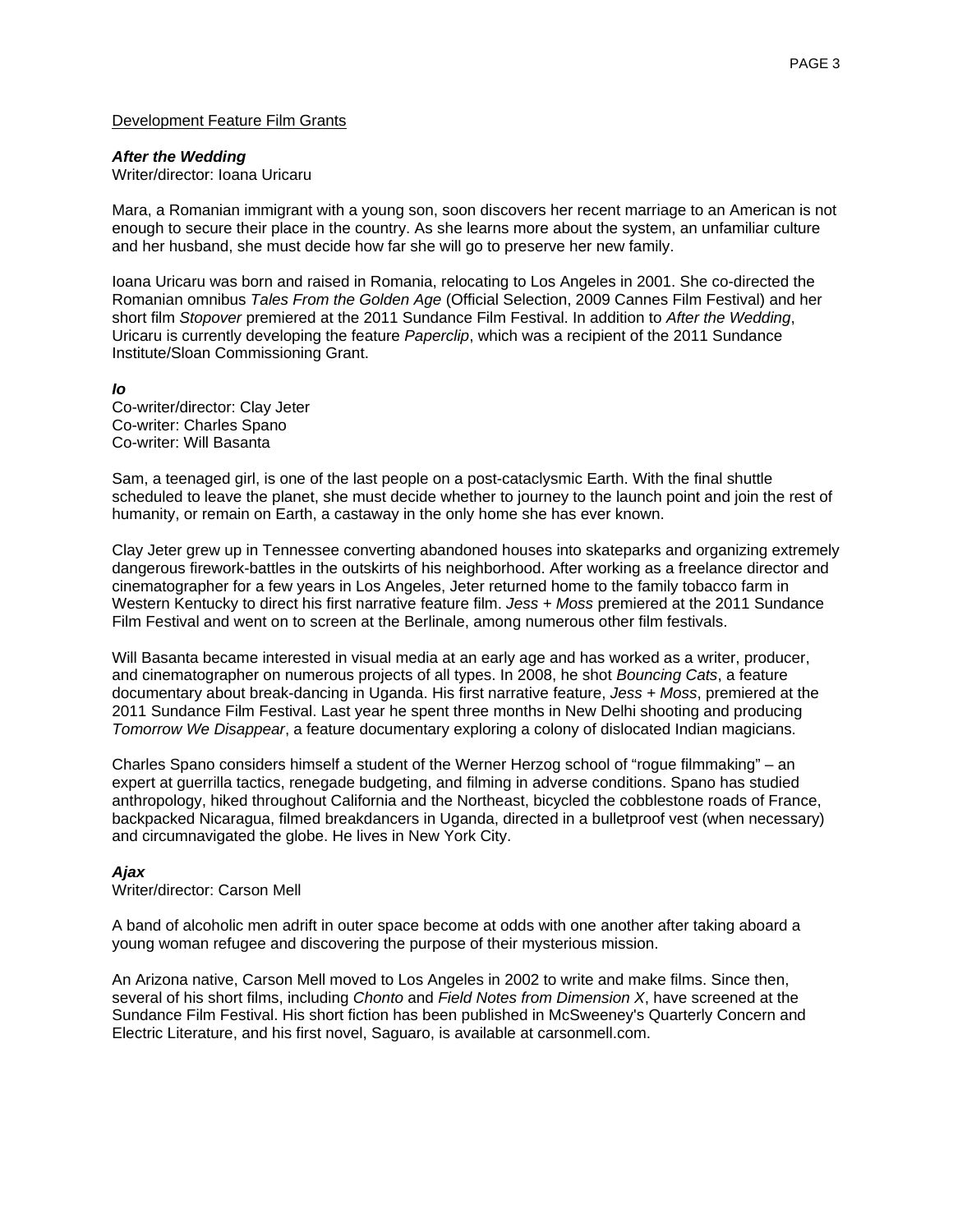#### *Free State*

Writer/director: Etienne Kallos

Set during the annual corn harvest in the Free State, Vrystaat explores the rites of passage into manhood for a new generation as they navigate identity and sexuality within the fractured realm of post-Colonial Africa.

Etienne Kallos is a Greek/South African filmmaker with an MFA in film directing from NYU. His work has screened at festivals worldwide, including Sundance, Cannes, Berlin and Telluride. His film *Eersgeborene* was the first Afrikaans-language film to be awarded a Lion for Best Short Film at the 2009 Venice Film Festival. He recently developed *Vrystaat* at the Cannes Cinefondation Residence program in Paris.

#### *Fishing Without Nets*

Writer/director: Cutter Hodierne Co-Writer: Sam Cohan Story by: John Hibey & David Burkman

A naïve and desperate young Somali man is coerced to join a band of local pirates as they embark upon a hijacking, but instead of the riches he was promised he finds mayhem and chaos as his reward.

Just before Cutter Hodierne was born, his parents sold everything they owned, quit their jobs, and bought a 32 foot cutter-rigged sailboat, for which he is named. Accordingly, Hodierne spent the first three years of his life sailing in the South Pacific Ocean. At age 22, he toured the world with U2 on the biggest rock tour in music history, serving as their 'filmmaker on the road', shooting online content and directing pieces for U2: 360° at the Rose Bowl. At age 24, Hodierne traveled to East Africa to direct the short film *Fishing Without Nets*, which won the Grand Jury Prize in Short Filmmaking at the 2012 Sundance Film Festival.

#### *Underground Fragrances*

Writer/director: Pengfei Song

As Beijing races to keep up with China's growth and its poor are pushed underground to live in crude tunnels, a young migrant worker finds community and compassion, putting a human face on China's rapid development.

Pengfei Song was born into a family of Peking Opera performers in Beijing. After graduating from high school, he went to Paris to study film directing at L'Institute International Image et du Son. Upon his return, he discovered a new China, which inspired him to develop *Underground Fragrances* to reflect the changing lives of the people of Beijing. The project, which will be his first feature, was selected for Cinemart and the TorinoFilmLab in 2011.

#### *Untitled Sicily Project*

Writer/director: Mark Jackson Co-writer: Mary Gaitskill

A war photographer returning from the conflict in Libya where she was held captive retreats to a small town in Sicily.

Named One of Filmmaker Magazine's 25 New Faces of Independent film, Mark Jackson was born and raised in the Pacific Northwest. He graduated with a degree in literature from the University of California and went on to pursue graduate studies in cinematography at Rome's Cinecitta' Studios. His first film, Without has won multiple awards on the festival circuit.

Mary Gaitskill is the author of Veronica, nominated for a 2005 National Book award in the Fiction category. She is also the author of Because They Wanted To, which was nominated for the PEN/Faulkner Award in 1998. Her stories and essays have appeared in The New Yorker, Harper's Magazine, Esquire, The Best American Short Stories (1993) and The O. Henry Prize Stories (1998). Her story "Secretary"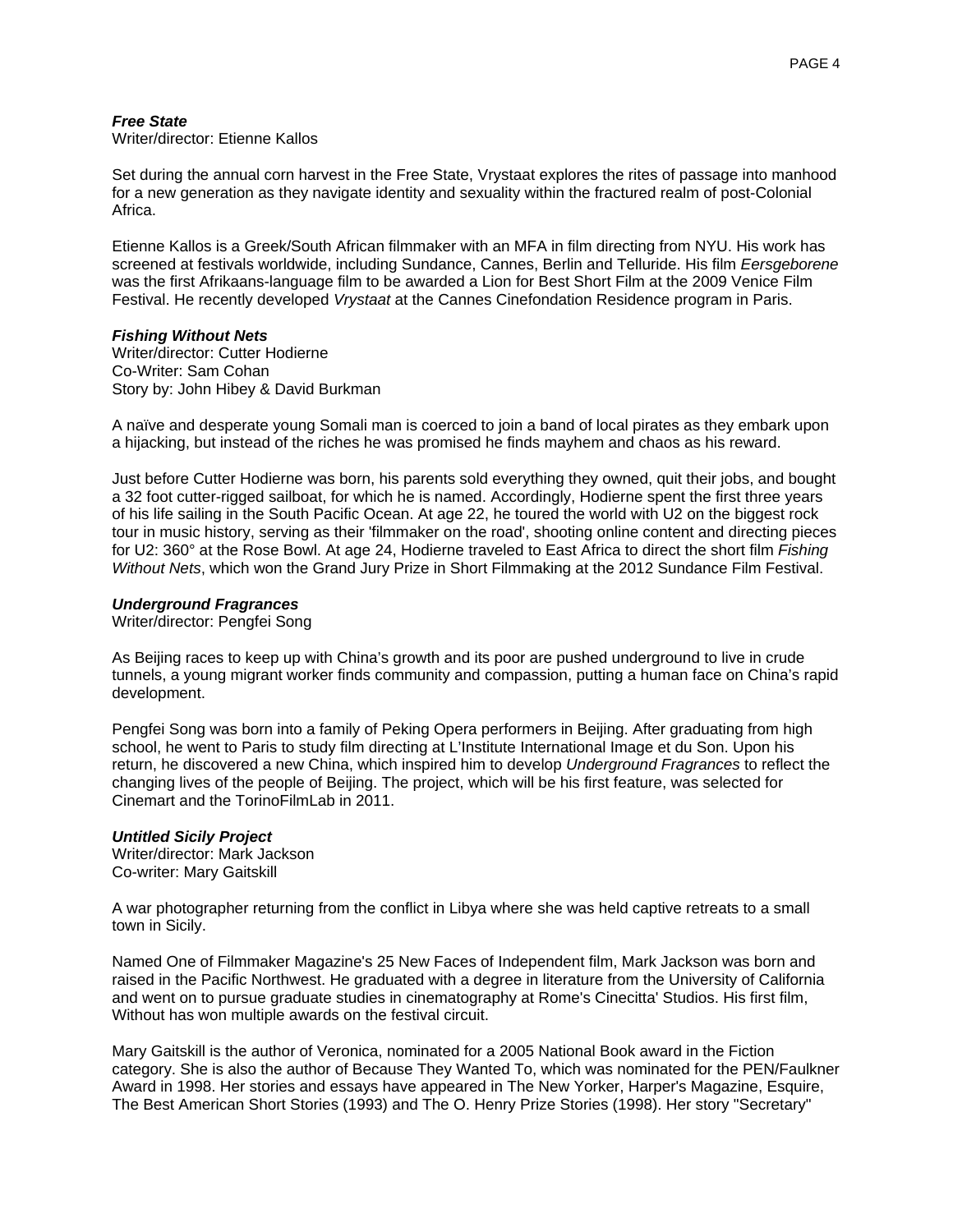was the basis for the film of the same name. The recipient of a Guggenheim Fellowship, she lives in New York.

#### Documentary Development Grants

## *The Commissioner*

#### Director: Jarreth Merz

As Ghana heads into presidential elections, and democracy and elections on the African continent remain a fragile reality, The Commissioner is a man who is about to change the electoral landscape in Africa for the better forever, against all odds.

Jarreth Merz is an award-winning director, producer and actor. His film *An African Election* premiered in the world documentary competition at the 2011 Sundance Film Festival. His prizes include the Etat D'Esprit award at the Visions Du Reel Film Festival, the Grand Jury Award at the Atlanta Film Festival and the European Union award for best African film.

#### *The Kill Team*

Director: Dan Krauss

*The Kill Team* tells the story of an American soldier who attempted to thwart U.S. war crimes even more heinous than Abu Ghraib, and who himself is now standing trial for murder.

Dan Krauss is an Academy Award- and Emmy-nominated documentary filmmaker, with directing and cinematography credits for PBS, HBO and National Geographic. His work has won awards from the Tribeca Film Festival, The International Documentary Association and the San Francisco International Film Festival, among others. Most recently, Krauss was a Director of Photography for the Academy Award-nominated PBS film, *The Most Dangerous Man in America* and for *Life 2.0*, which premiered at the 2010 Sundance Film Festival.

#### *The Shadow World*

#### Director: Johan Grimonprez

*The Shadow World* explores the arms industry: a business in which profits are calculated in the tens of millions of dollars, while losses are counted in human lives.

Belgian artist and filmmaker Johan Grimonprez achieved international acclaim with his experimental film *Dial H-I-S-T-O-R-Y* (1997), a collaboration with author Don Delillo which tells the story of air hijackings since the 1970s and how these changed the course of news reporting. In 2009, Grimonprez made *Double Take*, which targets the rise of fear-as-commodity and was screened at the Sundance Film Festival and Berlin among others - acclaimed by critics as "wildly entertaining".

#### **Cinereach**

Cinereach is a not-for-profit film production company and foundation that champions vital stories, artfully told. Created and led by young philanthropists, entrepreneurs and filmmakers, Cinereach empowers fiction and nonfiction filmmakers from all over the world through Grants & Awards, The Reach Film Fellowship, an internal Productions department, and through partnerships with Sundance Institute and other organizations. Since 2006, Cinereach has disbursed over \$5 million in grant funds to more than 100 projects at the intersection of engaging storytelling, visual artistry and vital subject matter. Cinereach production *Beasts of the Southern Wild* opens in select theaters June 27th. www.cinereach.org

#### **Sundance Institute**

Sundance Institute is a global nonprofit organization founded by Robert Redford in 1981. Through its artistic development programs for directors, screenwriters, producers, composers and playwrights, the Institute seeks to discover and support independent film and theatre artists from the United States and around the world, and to introduce audiences to their new work. The Institute promotes independent storytelling to inform, inspire, and unite diverse populations around the globe. Internationally recognized